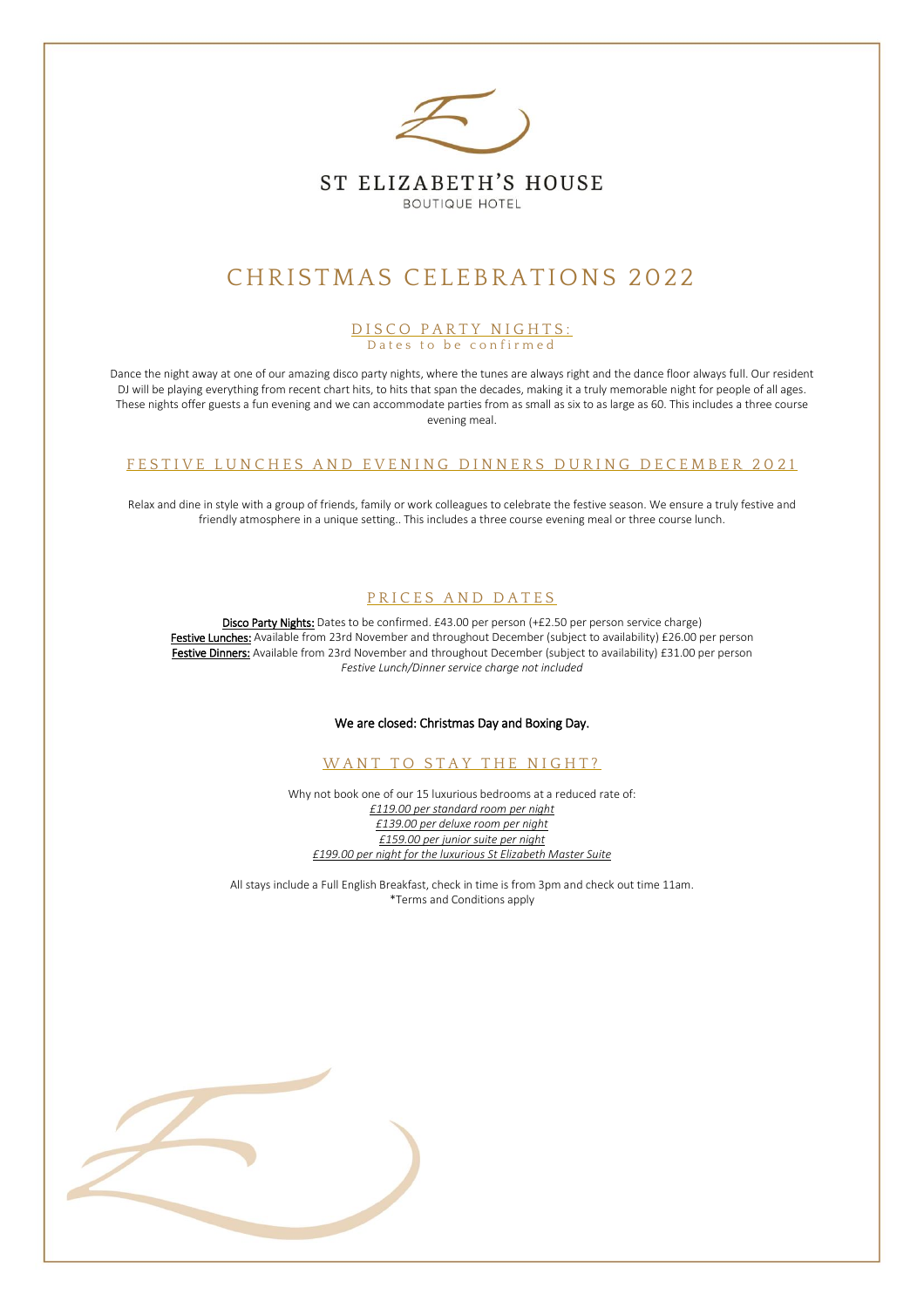

#### CHRISTMAS DISCO PARTY NIGHT MENU THREE COURSE EVENING DINNER £43.00 PER PERSON +£2.50 service charge

## **STARTERS**

Homemade Chicken Liver & Port Parfait with Apple Chutney and Toast (G) Stilton and Broccoli Soup with White Truffle Oil and Blue Cheese Croutons (G) (v) Tian of the Sea; Prawn, Crayfish and Salmon Parcel with Cucumber, Lemon Jelly and Rocket Salad **(G)** Mosaic of Game wrapped in Parma Ham with Prune & Armagnac Puree and Baby Leaf Salad (G) King Prawns wrapped in Filo Pastry with a Pineapple & Chilli Salsa with a Mixed Leaf Salad Goat's Cheese & Beetroot Spring roll with Tomato & Basil Pesto Salad (v) Creamy Garlic Mushrooms on Tarragon Toast, shaved Parmesan and Truffle Oil (G)

## **MAINS**

Slow Roasted Turkey, Goose fat Roasted Potatoes, Market Vegetables, Pigs in Blankets & Cranberry Stuffing (G) Slow Roasted Loin of Pork with Creamy Mashed Potato, Caramelised Apple and Wild Mushroom & Chorizo Sauce (G) Oven Baked Lamb Kleftico with Market Vegetables and Dauphinoise Potatoes (G) Duo of Fish; Sea Bass & Salmon with Sun blushed Tomato Crushed Potatoes, Asparagus and Basil Velouté (G) Mediterranean Risotto with Grilled Holloumi, Rocket and Pesto Salad (v) Roasted Devon Sirloin Beef with Roast Potatoes, Yorkshire Pudding & Seasonal Vegetables (G) Three Little Pigs, Roasted Pork Belly, Pork Sausage and Pulled Pork Croquette served with Wholegrain Mustard, Mashed Potato and Apple Puree

# **DESSERTS**

Warm Chocolate Brownie with Dark Chocolate Sauce and Vanilla Bean Ice Cream Selection of Ice Creams and Sorbets with Exotic Fruit Salad (G) Traditional Christmas Pudding with Marinated Oranges, Brandy Crème Anglaise and Clotted Cream Coconut Panna Cotta with Mango Sorbet and Pineapple Salsa Glazed Cranberry Crème Brûlée with Cinnamon Biscotti and Chocolate Ice Cream (G) Selection of Four Westcountry Cheeses with Homemade Chutney, Fresh Celery, Apple and Toasted Bread (G) (£2.00 supplement) Coffee or Tea £3.00 per person

£10.00 per person non-refundable & non-transferable deposit required at the time of booking. We will require a 'pre-order' of all menu choices 28 days prior. (G) = Gluten Free or can be adapted to be Gluten Free (v) = Vegetarian.

Please speak to our restaurant manager if you have any dietary requirements.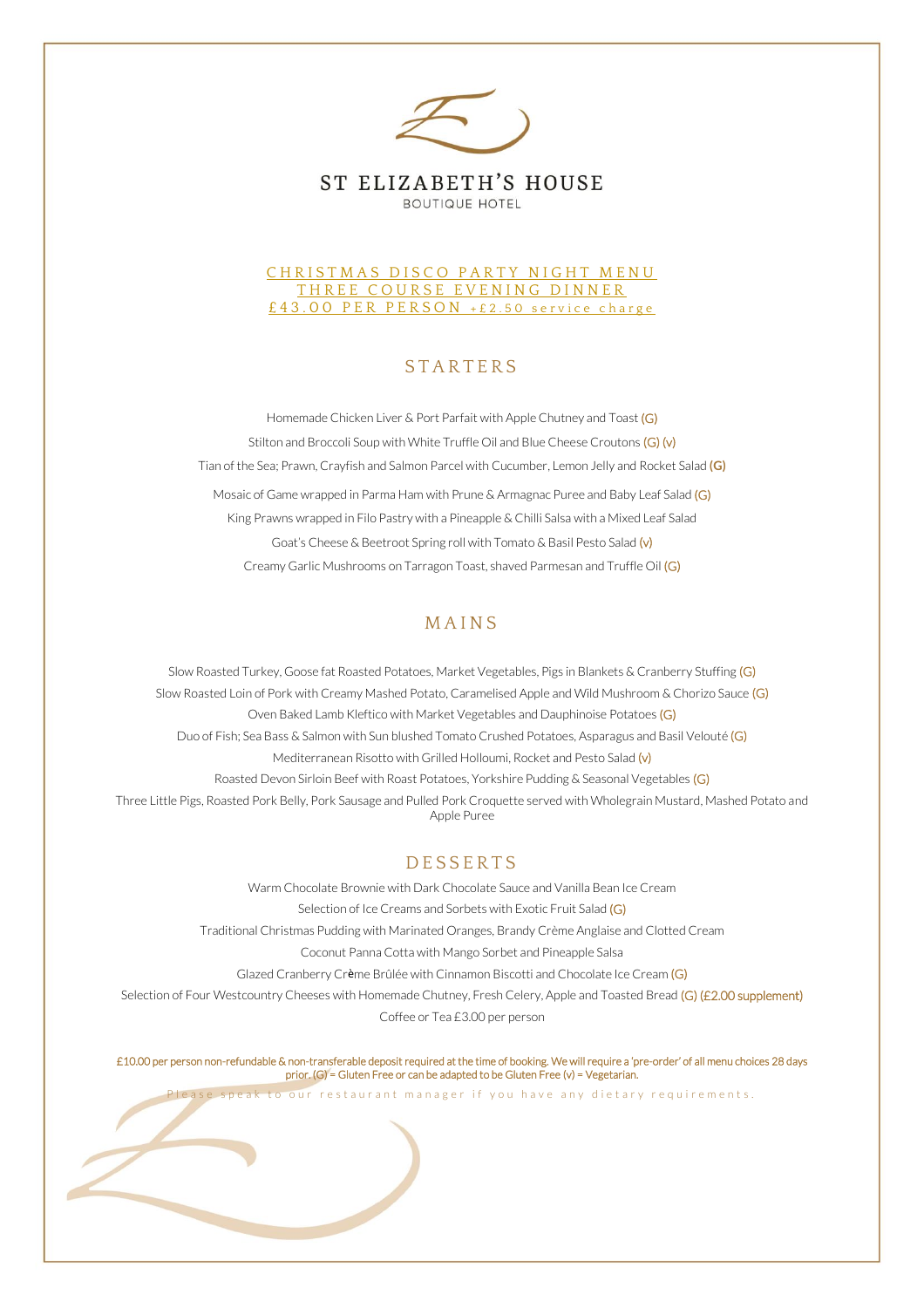

#### CHRISTMAS THREE COURSE EVENING DINNER

£31 PER PERSON ( A V A I L A B L E S U N D A Y - T H U R S D A Y ) THIS MENU IS FOR PARTIES OF 11 OR LESS ONLY.

#### **STARTERS**

Goat's Cheese & Beetroot Spring roll with Tomato & Basil Pesto Salad (V) Smoked Haddock Fishcake with a Clam Chowder and Basil Sauce (G) Homemade Chicken Liver and Port Parfait with Apple Chutney and Toast (G) Broccoli and Stilton Soup with Truffle Oil and Blue Cheese Croutons (V) (G) King Prawns wrapped in Filo Pastry with a Pineapple & Chilli Salsa and Mixed Leaf Salad Mosaic of Game Terrine wrapped in Parma Ham with Prune & Armagnac Puree and Baby Leaf Salad (G) Tian of the Sea; Prawn, Crayfish and Salmon Parcel with Cucumber, Lemon Jelly and Rocket Salad (G) Creamy Garlic Mushrooms on Tarragon Toast, shaved Parmesan and Truffle Oil (G) Hoi Sin Duck Spring Rolls with Asian Slaw, Pickled Cucumber and Sesame Dressing

#### **MAINS**

Slow Roasted Turkey, Roasted Potatoes, Market Vegetables, Pigs in Blankets and Cranberry Stuffing (G) Oven Baked Lamb Kleftico with Market Vegetables and Dauphinoise Potatoes (G) Three Little Pigs, Roasted Pork Belly, Pork Sausage and Pulled Pork Croquette served with Wholegrain Mustard, Mashed Potato and Apple Puree Duck A La Orange; Panfried Gressingham Duck Breast, Creamy Mashed Potato, Bok Choi and Orange Jus (G) Mediterranean Risotto with Grilled Holloumi, Rocket and Pesto Salad (V)(G) Westcountry Sirloin Steak with Triple Cooked Hand Cut Chips, Cherry Tomatoes and Rocket Salad (G) Juniper Marinated Haunch of Exmoor Venison with Butternut Squash, Bacon and Ginger Jus (G) Pan Fried Chicken Breast wrapped in Parma Ham with Wild Mushroom Risotto, Rocket and Parmesan Salad (G) Roasted Devon Sirloin of Beef with Roast Potatoes, Yorkshire Pudding & Seasonal Vegetables (G) Duo of Fish; Sea Bass & Salmon with Sun blushed Tomato, Crushed Potatoes, Asparagus and Basil Velouté (G)

#### **DESSERTS**

Glazed Cranberry Créme Brûlée with Cinnamon Biscotti & Chocolate Ice Cream (G) Tiramisu with Orange Sorbet and Berry Compote Selection of Ice Creams and Sorbets with Exotic Fruit Salad (G) Traditional Christmas Pudding with Marinated Oranges, Brandy Créme Anglaise and Clotted Cream Coconut Panna Cotta with Mango Sorbet and Pineapple Salsa Warm Chocolate Brownie with Vanilla Ice Cream and Chocolate Sauce Glazed Lemon Curd Tart with Meringue and Raspberry Sorbet Selection of Four Westcountry Cheeses with Homemade Chutney, Fresh Celery, Apple and Toasted Bread (G) (£2.00 supplement) Coffee or Tea £3.00 per person

£10.00 per person non-refundable & non-transferable deposit required at the time of booking. We will require a 'pre-order' of all menu choices 28 days prior. (G) = Gluten Free or can be adapted to be Gluten Free (v) = Vegetarian.

Please speak to our restaurant manager if you have any dietary requirements. A service charge has<br>not been added to your bill. If you would like to add a service charge we kindly suggest 10%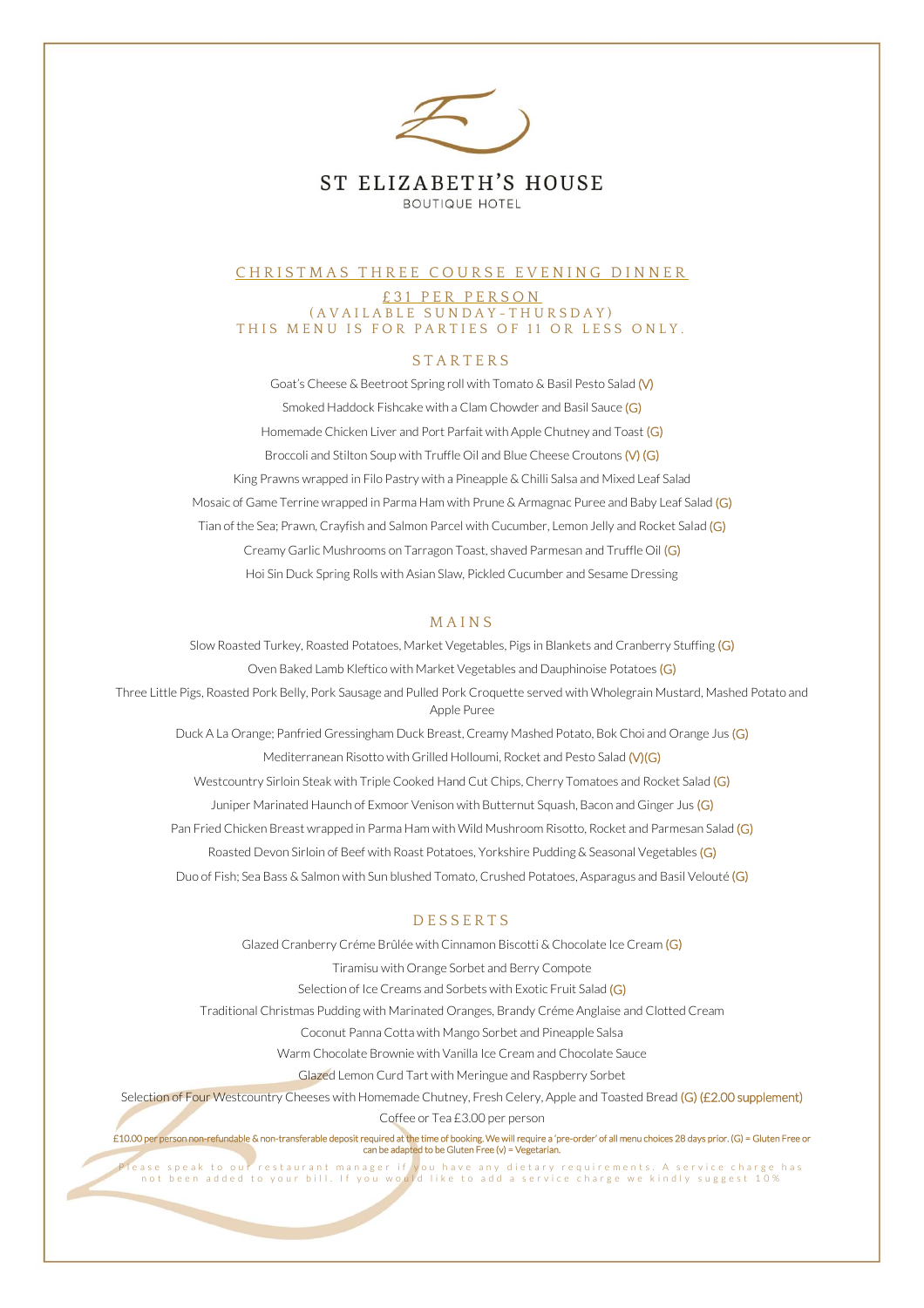

#### CHRISTMAS THREE COURSE EVENING DINNER

£31 PER PERSON ( A V A I L A B L E S U N D A Y - T H U R S D A Y ) FOR PARTIES OF 12 PEOPLE OR MORE

# **STARTERS**

Goat's Cheese & Beetroot Spring roll with Tomato & Basil Pesto Salad (v) Homemade Chicken Liver and Port Parfait with Apple Chutney and Toast (G) Broccoli and Stilton Soup with Truffle Oil and Blue Cheese Croutons (v) (G) King Prawns wrapped in Filo Pastry with a Pineapple & Chilli Salsa and Mixed Leaf Salad Mosaic of Game Terrine wrapped in Parma Ham with Prune & Armagnac Puree and Baby Leaf Salad (G) Tian of the Sea; Prawn, Crayfish and Salmon Parcel with Cucumber, Lemon Jelly and Rocket Salad (G) Creamy Garlic Mushrooms on Tarragon Toast, shaved Parmesan and Truffle Oil (G) Hoi Sin Duck Spring Rolls with Asian Slaw, Pickled Cucumber and Sesame Dressing

# **MAINS**

Slow Roasted Turkey, Roasted Potatoes, Market Vegetables, Pigs in Blankets and Cranberry Stuffing (G) Oven Baked Lamb Kleftico with Market Vegetables and Dauphinoise Potatoes (G) Duck A La Orange; Panfried Gressingham Duck Breast, Creamy Mashed Potato, Bok Choi and Orange Jus (G) Mediterranean Risotto with Grilled Holloumi, Rocket and Pesto Salad (v)(G) Pan Fried Chicken Breast with Stilton & Port Sauce, Dauphinoise Potatoes & Seasonal Vegetables (G) Roasted Devon Sirloin of Beef with Roast Potatoes, Yorkshire Pudding & Seasonal Vegetables (G) Duo of Fish; Sea Bass & Salmon with Sun blushed Tomato, Crushed Potatoes, Asparagus and Basil Velouté (G)

# **DESSERTS**

Glazed Cranberry Créme Brûlée with Cinnamon Biscotti & Chocolate Ice Cream (G) Selection of Ice Creams and Sorbets with Exotic Fruit Salad (G) Traditional Christmas Pudding with Marinated Oranges, Brandy Créme Anglaise and Clotted Cream Coconut Panna Cotta with Mango Sorbet and Pineapple Salsa Warm Chocolate Brownie with Vanilla Ice Cream and Chocolate Sauce Glazed Lemon Curd Tart with Meringue and Raspberry Sorbet Selection of Four Westcountry Cheeses with Homemade Chutney, Fresh Celery, Apple and Toasted Bread (G) (£2.00 supplement)

Coffee or Tea £3.00 per person

£10.00 per person non-refundable & non-transferable deposit required at the time of booking. We will require a 'pre-order' of all menu choices 28 days prior. (G) = Gluten Free or can be adapted to be Gluten Free (v) = Vegetarian.

P lease speak to our restaurant manager if you have any dietary requirements. A service charge has not been added to your bill. If you would like to add a service charge we kindly s u g g e s t 1 0 %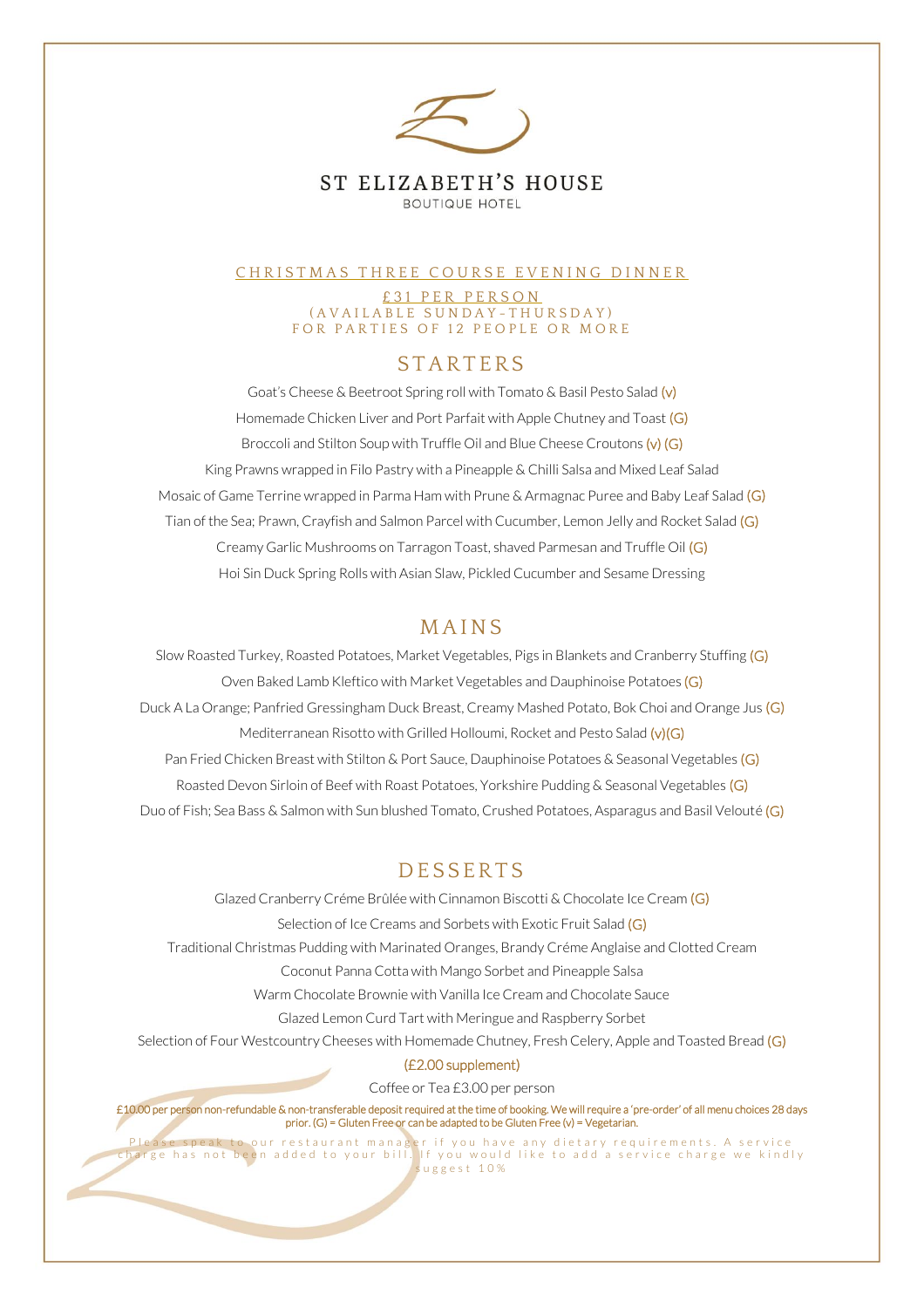

## CHRISTMAS LUNCH MENU £ 2 6 P E R P E R S O N FOR PARTIES UP TO 15 PERSONS ( A V A I L A B L E E V E R Y D A Y O F T H E W E E K )

### **STARTERS**

Goat's Cheese & Beetroot Spring roll with Tomato & Basil Pesto Salad (v) Homemade Chicken Liver and Port Parfait with Apple Chutney and Toast (G) Broccoli and Stilton Soup with Truffle Oil and Blue Cheese Croutons (v) (G) King Prawns wrapped in Filo Pastry with a Pineapple & Chilli Salsa and Mixed Leaf Salad Mosaic of Game Terrine wrapped in Parma Ham with Prune & Armagnac Puree and Baby Leaf Salad (G) Creamy Garlic Mushrooms on Tarragon Toast, shaved Parmesan and Truffle Oil (G) Parma Ham & Melon served with Red Berry Compote and a Refreshing Sorbet (G) Classic Prawn and Crayfish Cocktail with Apple & Celery, Mixed Leaf Salad & Lemon Jelly (G)

#### **MAINS**

Slow Roasted Turkey, Goose Fat Roasted Potatoes, Market Vegetables, Pigs in Blankets and Cranberry Stuffing (G) Slow Roasted Loin of Pork with Creamy Mashed Potato, Caramelised Apple and Wild Mushroom & Chorizo Sauce (G) Grilled Salmon with Sun Blushed Tomato, Crushed New Potatoes, Asparagus and Basil Velouté (G) Westcountry Sirloin Steak with Triple Cooked Hand Cut Chips, Cherry Tomatoes and a Mixed Leaf Salad (G) (£3.00 supplement) Pan-Fried Chicken Breast with Stilton & Port Sauce, Dauphinoise Potatoes & Seasonal Vegetables Three Little Pigs; Roasted Pork Belly, Pork Sausage and Pulled Pork Croquette served with Wholegrain Mustard, Mashed Potato and Apple Puree Mediterranean Risotto with Grilled Holloumi, Rocket and Pesto Salad (G) (v)

Roast Leg of English Lamb with Roast Potatoes and Seasonal Vegetables (G)

#### **DESSERTS**

Glazed Cranberry Créme Brûlée with Cinnamon Biscotti & Chocolate Ice Cream (G) Tiramisu with Berry Compote & Orange Sorbet Selection of Ice Creams and Sorbets with Exotic Fruit Salad (G) Traditional Christmas Pudding with Marinated Oranges, Brandy Créme Anglaise and Clotted Cream Warm Chocolate Brownie with Vanilla Ice Cream and Chocolate Sauce Coconut Panna Cotta with Mango Sorbet and Pineapple Salsa Selection of Four Westcountry Cheeses with Homemade Chutney, Fresh Celery, Apple and Toasted Bread (G) (£2.00 supplement) Coffee or Tea £3.00 per person

£10.00 per person non-refundable & non-transferable deposit required at the time of booking. We will require a 'pre-order' of all menu choices 28 days prior. (G) = Gluten Free or can be adapted to be Gluten Free (v) = Vegetarian.

P lease speak to our restaurant manager if you have any dietary requirements. A service charge has not been added to your bill. If you would like to add a service charge we kindly s u g g e s t 1 0 %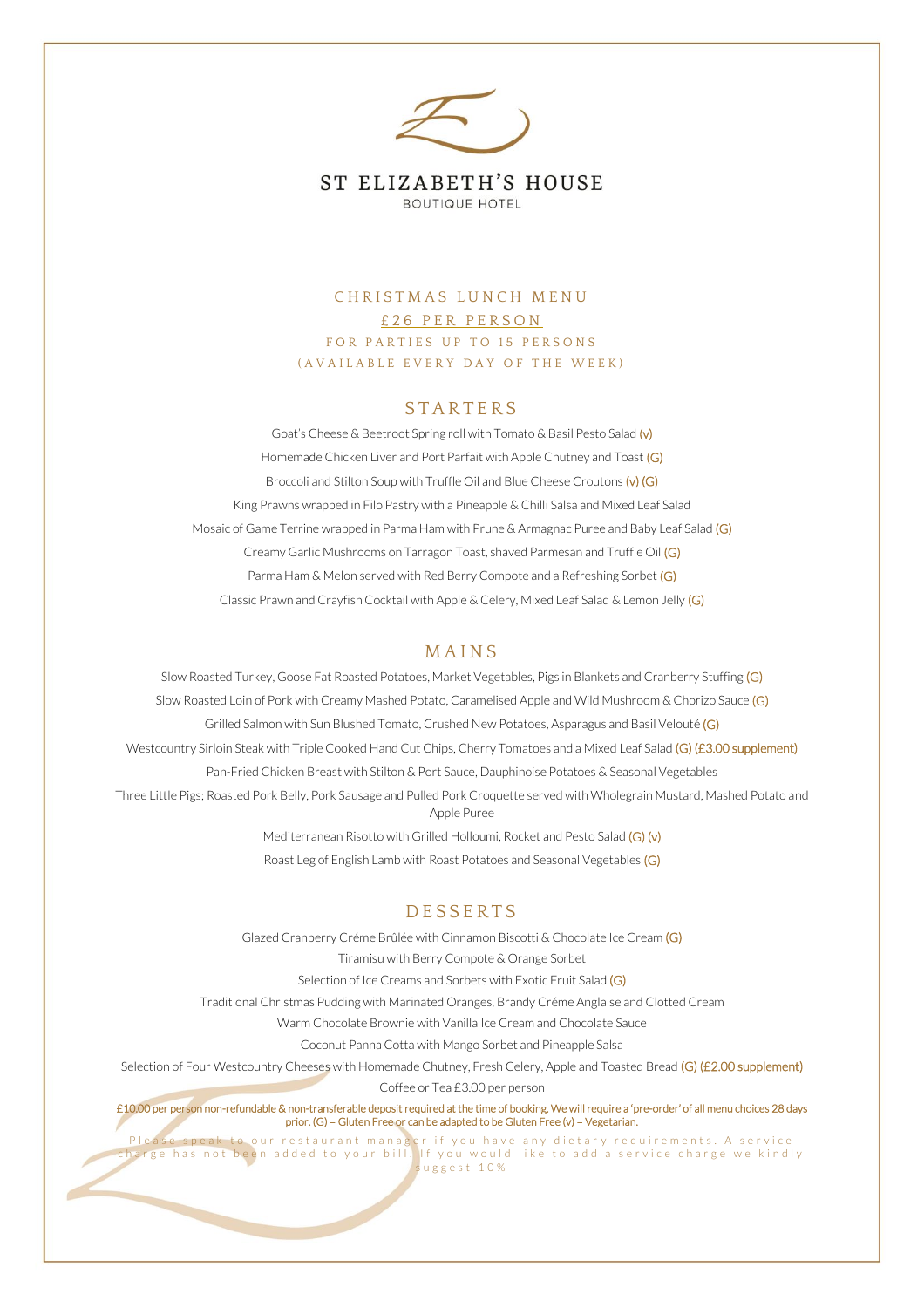

## CHRISTMAS LUNCH MENU £ 26 PER PERSON FOR PARTIES OF 14 AND ABOVE ( A V A I L A B L E E V E R Y D A Y O F T H E W E E K )

#### **STARTERS**

Goat's Cheese & Beetroot Spring roll with Tomato & Basil Pesto Salad (v) Homemade Chicken Liver and Port Parfait with Apple Chutney and Toast (G) Broccoli and Stilton Soup with Truffle Oil and Blue Cheese Croutons (v) (G) King Prawns wrapped in Filo Pastry with a Pineapple & Chilli Salsa and Mixed Leaf Salad Creamy Garlic Mushrooms on Tarragon Toast, shaved Parmesan and Truffle Oil (G) Classic Prawn and Crayfish Cocktail with Apple & Celery, Mixed Leaf Salad & Lemon Jelly (G)

#### **MAINS**

Slow Roasted Turkey, Goose Fat Roasted Potatoes, Market Vegetables, Pigs in Blankets and Cranberry Stuffing (G) Slow Roasted Loin of Pork with Creamy Mashed Potato, Caramelised Apple and Wild Mushroom & Chorizo Sauce (G) Grilled Salmon with Sun Blushed Tomato, Crushed New Potatoes, Asparagus and Basil Velouté (G) Pan-Fried Chicken Breast with Stilton & Port Sauce, Dauphinoise Potatoes & Seasonal Vegetables Three Little Pigs; Roasted Pork Belly, Pork Sausage and Pulled Pork Croquette served with Wholegrain Mustard, Mashed Potato and Apple Puree

Mediterranean Risotto with Grilled Holloumi, Rocket and Pesto Salad (G) (v) Roast Leg of English Lamb with Roast Potatoes and Seasonal Vegetables (G)

### **DESSERTS**

Glazed Cranberry Créme Brûlée with Cinnamon Biscotti & Chocolate Ice Cream (G) Tiramisu with Berry Compote & Orange Sorbet Selection of Ice Creams and Sorbets with Exotic Fruit Salad (G) Traditional Christmas Pudding with Marinated Oranges, Brandy Créme Anglaise and Clotted Cream Coconut Panna Cotta with Mango Sorbet and Pineapple Salsa Coffee or Tea £3.00 per person

£10.00 per person non-refundable & non-transferable deposit required at the time of booking. We will require a 'pre-order' of all menu choices 28 days prior. (G) = Gluten Free or can be adapted to be Gluten Free (v) = Vegetarian.

Please speak to our restaurant manager if you have any dietary requirements. A service charge has not been added to your bill. If you would like to add a service charge we kindly s u g g e s t 1 0 %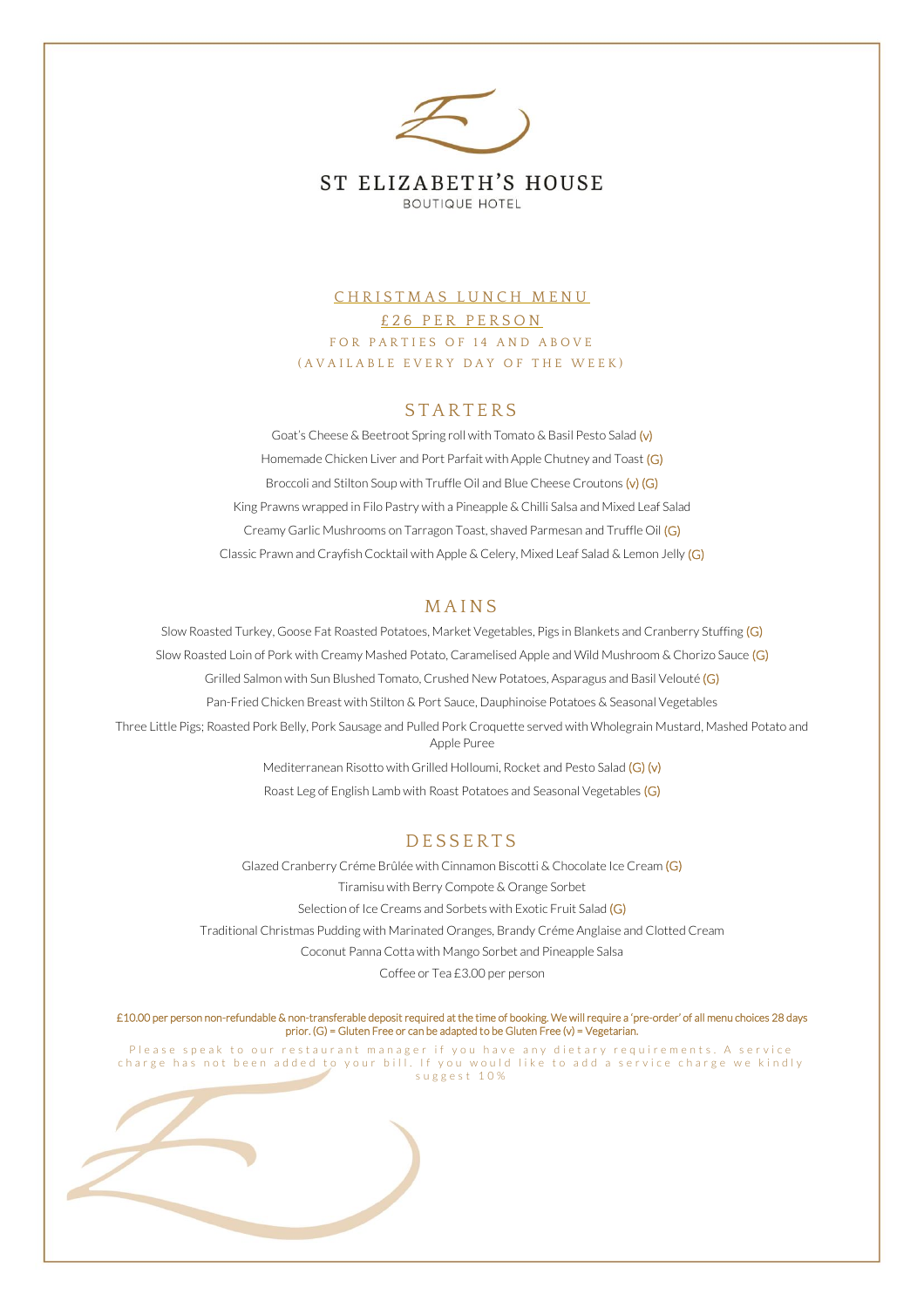

## CHRISTMAS EVE LUNCH MENU £29.00 PER PERSON

## **STARTERS**

Goat's Cheese & Beetroot Spring roll with Tomato & Basil Pesto Salad (v) Smoked Haddock Fishcake with a Clam Chowder and Basil Sauce (G) Homemade Chicken Liver and Port Parfait with Apple Chutney and Toast (G) Broccoli and Stilton Soup with Truffle Oil and Blue Cheese Croutons (v) (G) King Prawns wrapped in Filo Pastry with a Pineapple & Chilli Salsa and Mixed Leaf Salad Creamy Garlic Mushrooms on Tarragon Toast, shaved Parmesan and Truffle Oil (G) Mosaic of Game Terrine wrapped in Parma Ham with Prune & Armagnac Puree and a Baby Leaf Salad (G) Tian of the Sea; Prawn, Crayfish and Salmon Parcel with Cucumber, Lemon Jelly and Rocket Salad (G)

### **MAINS**

Slow Roasted Turkey, Goose Fat Roasted Potatoes, Market Vegetables, Pigs in Blankets and Cranberry Stuffing (G) Oven Baked Lamb Kleftico with Market Vegetables and Dauphinoise Potatoes (G) Pan-Fried Chicken Breast wrapped in Parma Ham with Wild Mushroom Risotto, Rocket & Parmesan Salad (G) Three Little Pigs; Roasted Pork Belly, Pork Sausage and Pulled Pork Croquette served with Wholegrain Mustard, Mashed Potato and Apple Puree Duck A La Orange; Pan-Fried Gressingham Duck Breast, Creamy Mashed Potato, Bok Choi and Orange Jus (G) Mediterranean Risotto with Grilled Holloumi, Rocket and Pesto Salad (G) (v) Juniper Marinated Haunch of Exmoor Venison with Butternut Squash, Bacon and Ginger Jus (G)

Roasted Devon Sirloin of Beef with Roast Potatoes, Yorkshire Pudding & Seasonal Vegetables (G) (£2.50 supplement) Duo of Fish; Sea Bass & Salmon with Sunblushed Tomato Crushed Potatoes, Asparagus and Basil Velouté (G) Westcountry Sirloin Steak with Triple Cooked Hand Cut Chips, Cherry Tomatoes and Rocket Salad (G)

### **DESSERTS**

Glazed Cranberry Créme Brûlée with Cinnamon Biscotti & Chocolate Ice Cream (G) Tiramisu with Berry Compote & Orange Sorbet Selection of Ice Creams and Sorbets with Exotic Fruit Salad (G) Traditional Christmas Pudding with Marinated Oranges, Brandy Créme Anglaise and Clotted Cream Coconut Panna Cotta with Mango Sorbet and Pineapple Salsa Selection of Four Westcountry Cheeses with Homemade Chutney, Fresh Celery, Apple and Toasted Bread (G) (£2.00 supplement) Warm Chocolate Brownie with Vanilla Ice Cream and a Rich Chocolate Sauce Coffee or Tea £3.00 per person

£10.00 per person non-refundable & non-transferable deposit required at the time of booking. We will require a 'pre-order' of all menu choices 28 days prior. (G) = Gluten Free or can be adapted to be Gluten Free (v) = Vegetarian.

Please speak to our restaurant manager if you have any dietary requirements. A service  $\overline{\text{tot}}$  been added to your bill. If you would like to add a service charge we kindly s u g g e s t 1 0 %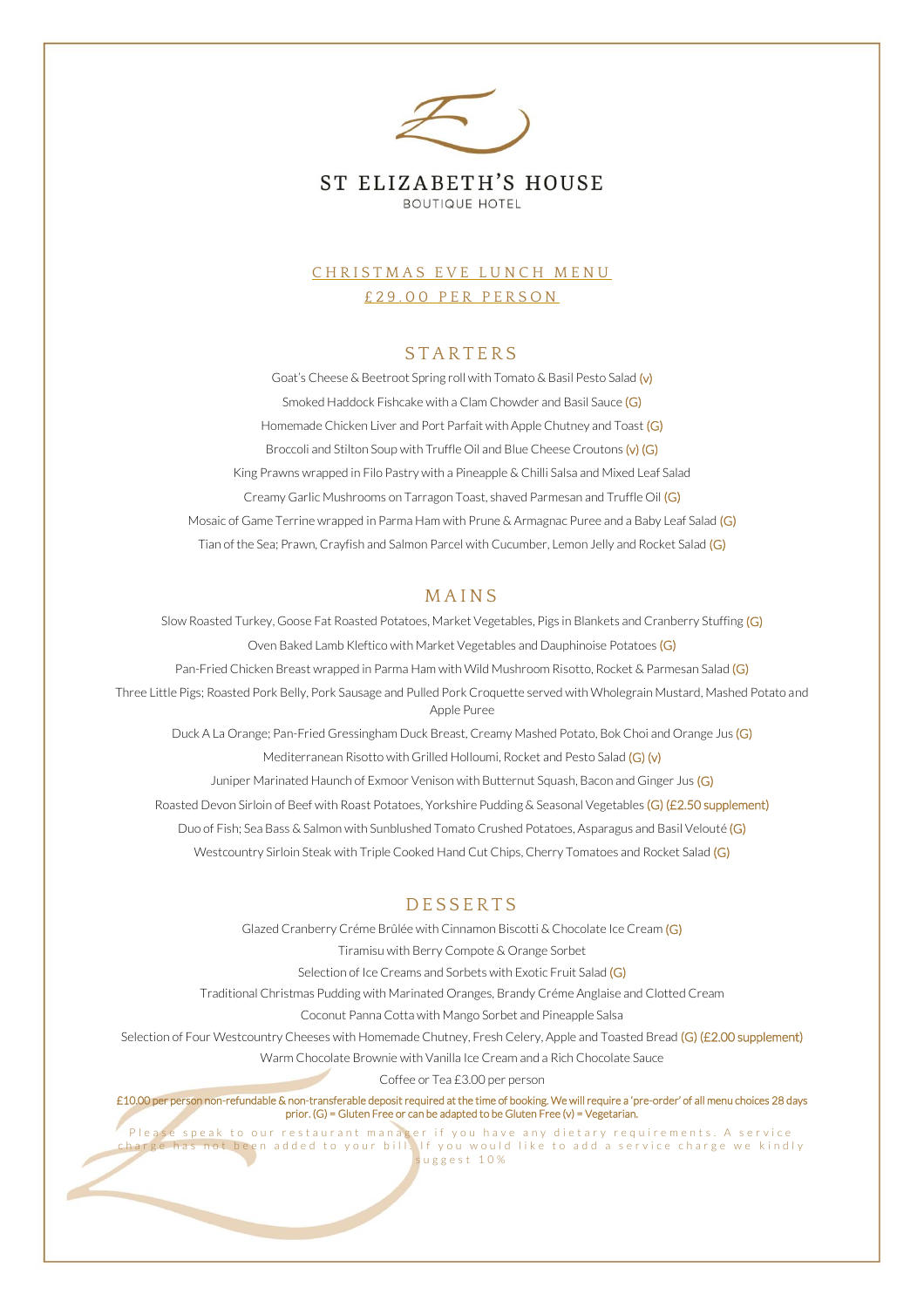

ST ELIZABETH'S CHILDREN'S CHRISTMAS MENU £12.95 FOR 3 COURSES (FOR UP TO 12 YEARS OLD)

### **STARTERS**

Soup Greek Salad Cheese Melt

# **MAINS**

Sausage & Mash with Vegetables and Gravy Fish Goujons with Fries & Vegetables Chicken Nuggets with Fries & Vegetables Roasted Devon Turkey with Roast Potatoes and Vegetables Mushroom Tagliatelle

# **DESSERTS**

Ice Cream Warm Chocolate Brownie

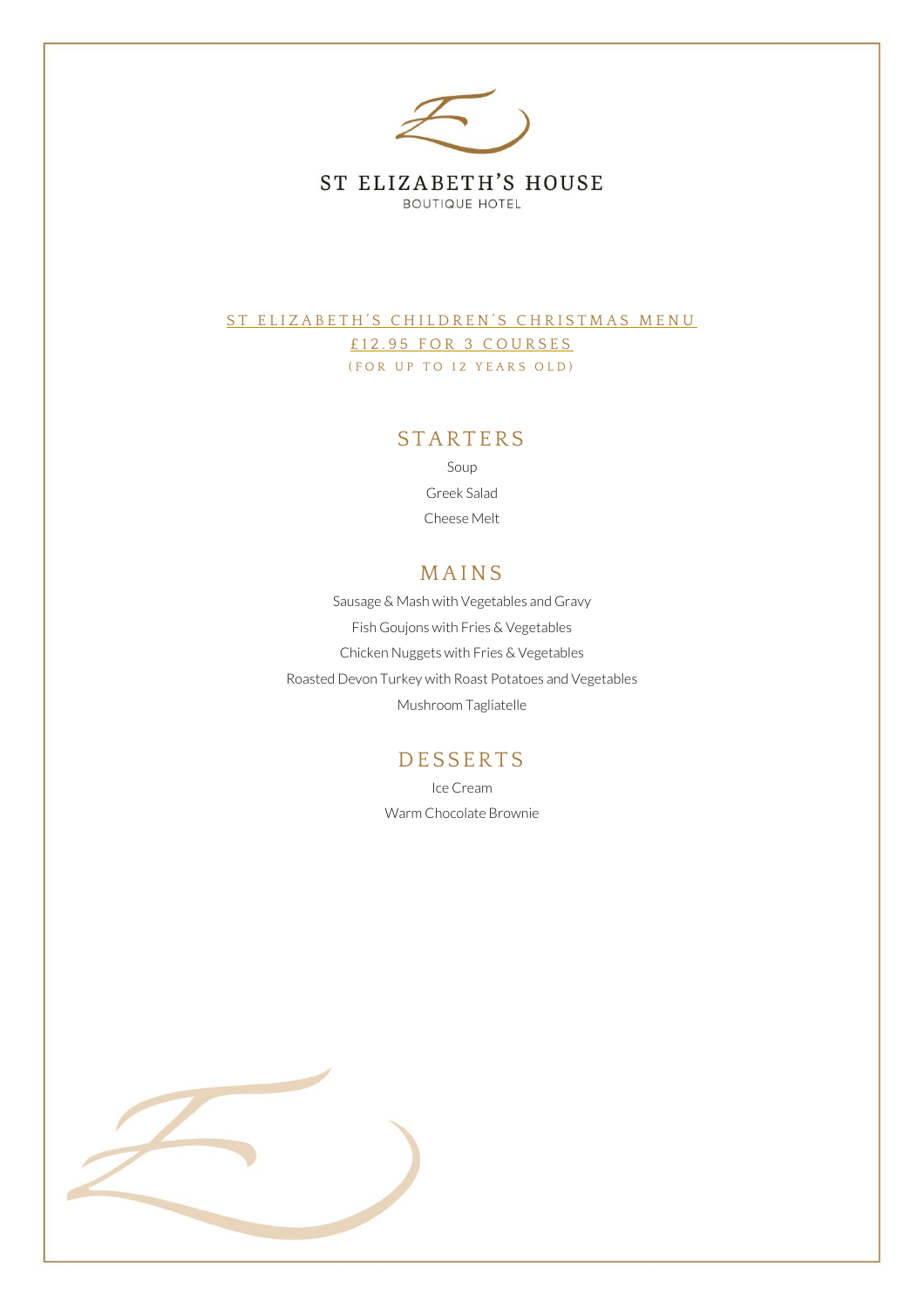

### FESTIVE AFTERNOON TEAS

Indulge in Festive Afternoon Tea at St Elizabeth's House in tranquil surroundings. Relax and enjoy our freshly baked scones, homemade sweet delicacies and a great selection of teas and coffees in our new Darcy Lounge.

FULL AFTERNOON TEA AT £24 PER PERSON

Assorted freshly cut sandwiches:- Turkey with Cranberry Sauce Smoked Salmon, Cucumber and Crème Fraîche Cheddar & Chutney

> Selection of sweet delicacies:- Panna Cotta Mince Pies Carrot Cake Gingerbread Men

Devon Clotted Cream & Strawberry Jam with freshly baked Plain and Cranberry Scones

Tea/Coffee

#### PROSECCO FULL AFTERNOON TEA AT £28 PER PERSON

A glass of Prosecco

Assorted freshly cut sandwiches:- Turkey with Cranberry Sauce Smoked Salmon, Cucumber and Crème Fraîche Cheddar & Chutney

> Selection of sweet delicacies:- Panna Cotta Mince Pies Carrot Cake Gingerbread Men

Devon Clotted Cream & Strawberry Jam with freshly baked Plain and Cranberry Scones

Tea/Coffee

Reservations: Monday- Sunday at 12.00pm and 3.00pm. Please note the Darcy Lounge is only suitable for children of 12 years and above.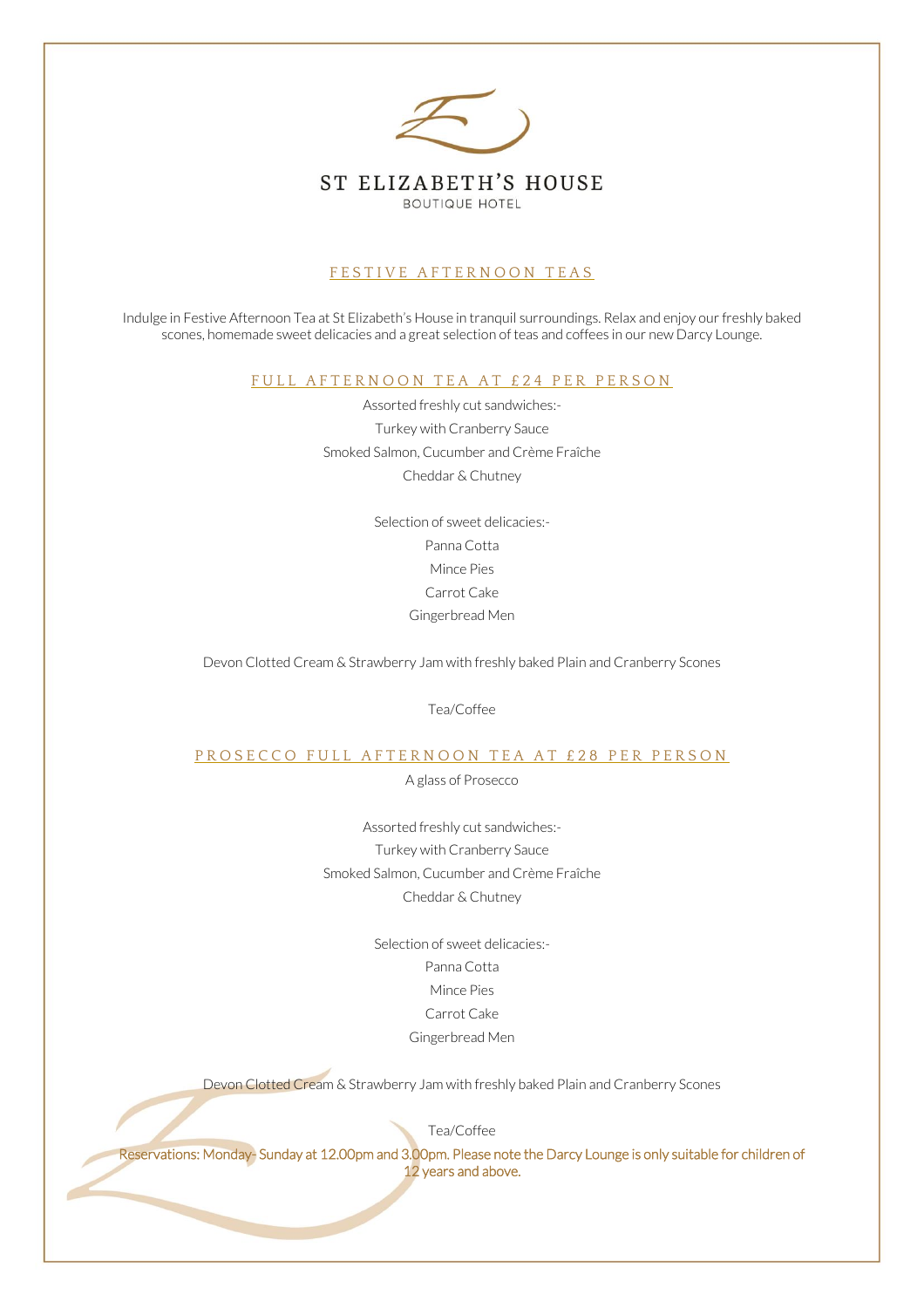

### TERMS & CONDITIONS

- 1. Non-refundable deposits of  $£10.00$  per person and the completed Booking Form must be received within 10 days of the reservation being made. Failure to receive either of these will result in the booking being cancelled. Whilst a booking is being held provisionally, we reserve the right to contact you for confirmation should we receive another enquiry for the same date.
- 2. On receipt of the deposit, a 'menu pre-order form' will be sent to you which must be completed by the required date. Large parties will also be required to submit their menu choices as per each individual table.
- 3. Party Disco Nights: Full payment, guest names and their menu choices are required 4 weeks prior to the date. Christmas Lunches and Dinners: Guest names and their menu choices for parties of 5+ are required 4 weeks prior to the date.
- 4. Festive Dinner bookings of 12+ are to dine from the Party Night menu (at £28.95) and Festive Lunch bookings of 16+ will be required to dine from the reduced choice lunch menu.
- 5. Minimum numbers required to have sole occupancy of the Restaurant are 50. Minimum numbers required to have sole occupancy of the Beatrice Room are 25.
- 6. All lunch guests must depart the hotel by 5pm.
- 7. In order to ensure a high level of service on the day, please ensure all guests remember their menu choices.
- 8. Deposit and pre-payments are non-refundable and cancellation will result in forfeited monies. (Deposits cannot be transferred or used for other products).

| <b>Cancellation Notice</b> | <b>Party Nights</b>                              | <b>Lunches/Dinners</b>                          |
|----------------------------|--------------------------------------------------|-------------------------------------------------|
| More than 48 hours notice  | £10 deposit per cancelled guest will be<br>lost  | £10 deposit per cancelled guest will be<br>lost |
| 48 hours or less           | Full balance per cancelled guest will be<br>lost | £10 deposit per cancelled guest will be<br>lost |

9. Full payment for lunches and dinners are required on departure. No credit facilities are available. One final payment only will be accepted from each booking on the day. We are unable to provide individual bills or accept individual payments.

- 10. To ensure good service throughout the busy period, dinner service times will be staggered on party nights.
- 11. The hotel reserves the right to cancel an event and will endeavour to offer an alternative date where possible. Please note this will only arise due to lack of participants on any particular party night.
- 12. We only accept one cheque payment per booking. Multiple cheques will not be accepted.
- 13. The hotel reserves the right to refuse admission to any guest who appears intoxicated upon entry.
- 14. Companies that require a VAT receipt please advise us prior to the date of your booking and ensure you collect this on the day. Itemised receipts are only available on the date and cannot be provided if requested afterwards.

#### Health & Safety

- 15. The following are prohibited from being brought into the hotel: smoke/bubble machines, party poppers, spray string or candles. The hotel does not allow alcohol to be brought onto the premises.
- 16. No dancing is permitted on tables and chairs. The hotel will not be held responsible for any accidents caused as a consequence of the above.
- 17. Party organisers or company representatives will be liable for any misconduct by their guests that result in damage to the property of St Elizabeth's House.